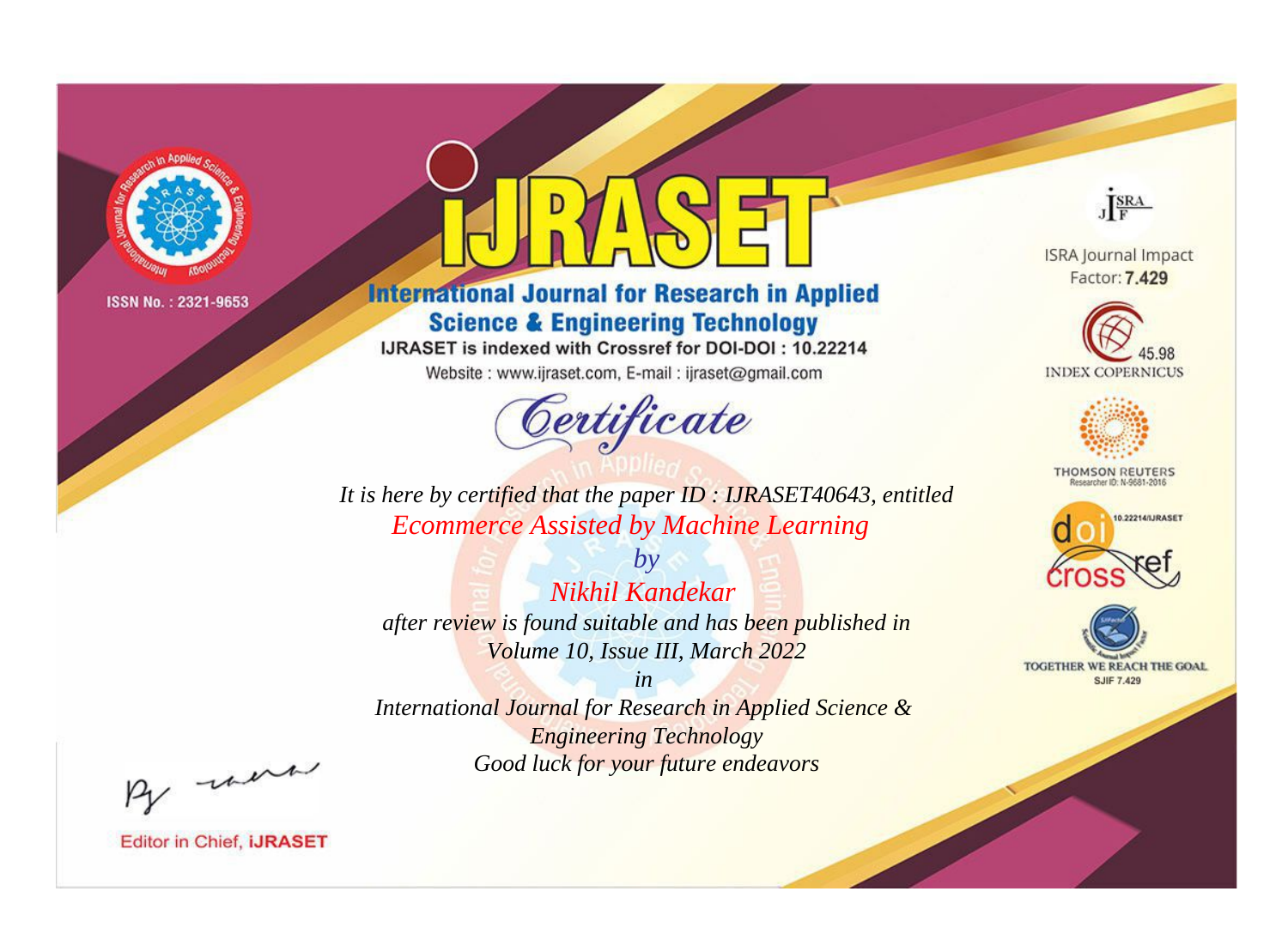

# **International Journal for Research in Applied Science & Engineering Technology**

IJRASET is indexed with Crossref for DOI-DOI: 10.22214

Website: www.ijraset.com, E-mail: ijraset@gmail.com



JERA

**ISRA Journal Impact** Factor: 7.429





**THOMSON REUTERS** 



TOGETHER WE REACH THE GOAL **SJIF 7.429** 

*It is here by certified that the paper ID : IJRASET40643, entitled Ecommerce Assisted by Machine Learning*

*Nehal Pillai after review is found suitable and has been published in Volume 10, Issue III, March 2022*

*by*

*in* 

*International Journal for Research in Applied Science & Engineering Technology Good luck for your future endeavors*

By morn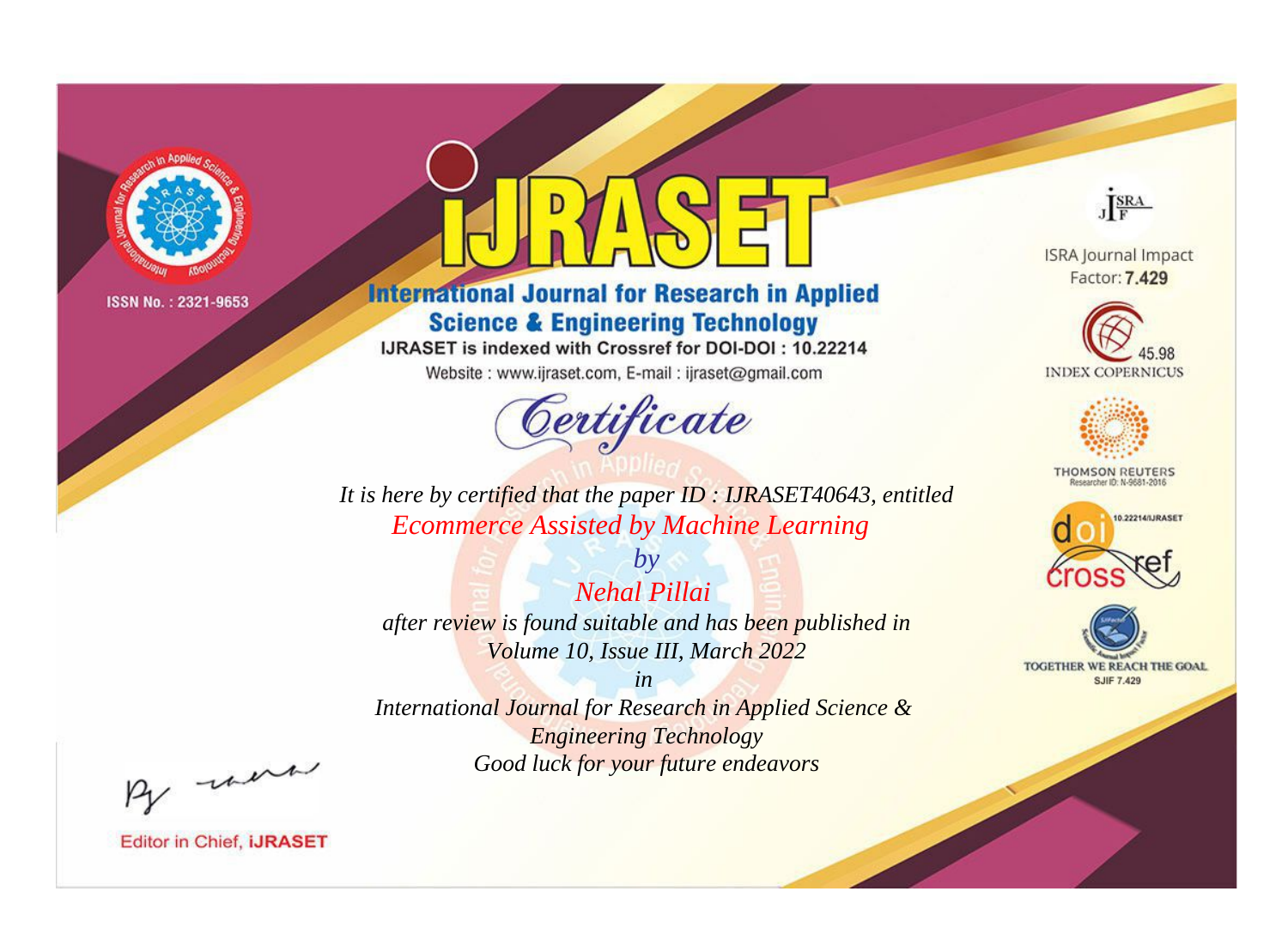

# **International Journal for Research in Applied Science & Engineering Technology**

IJRASET is indexed with Crossref for DOI-DOI: 10.22214

Website: www.ijraset.com, E-mail: ijraset@gmail.com



JERA

**ISRA Journal Impact** Factor: 7.429





**THOMSON REUTERS** 



TOGETHER WE REACH THE GOAL **SJIF 7.429** 

It is here by certified that the paper ID: IJRASET40643, entitled **Ecommerce Assisted by Machine Learning** 

Kshitija Patil after review is found suitable and has been published in Volume 10, Issue III, March 2022

 $by$ 

 $in$ International Journal for Research in Applied Science & **Engineering Technology** Good luck for your future endeavors

By morn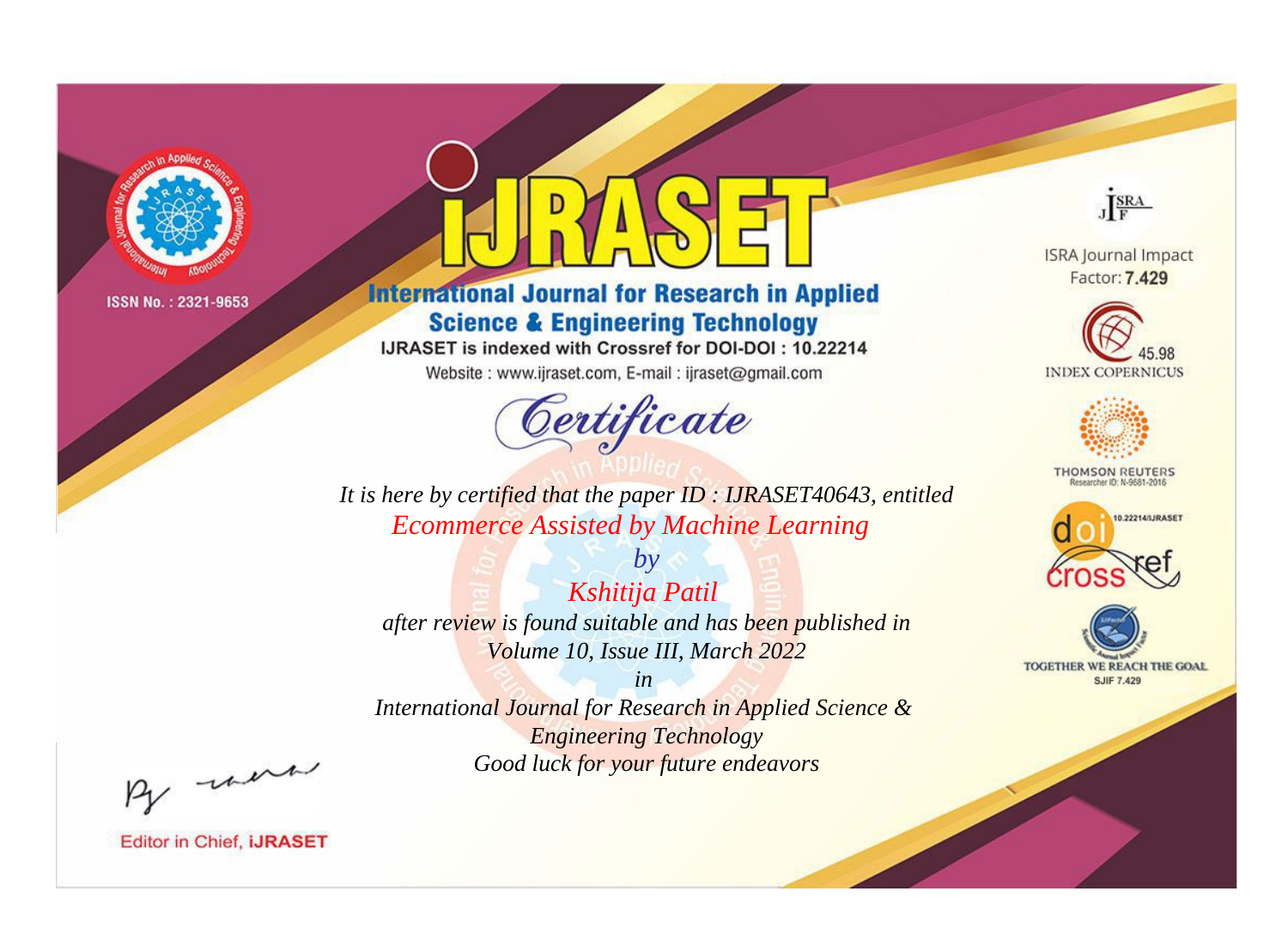

# **International Journal for Research in Applied Science & Engineering Technology**

IJRASET is indexed with Crossref for DOI-DOI: 10.22214

Website: www.ijraset.com, E-mail: ijraset@gmail.com



JERA

**ISRA Journal Impact** Factor: 7.429





**THOMSON REUTERS** 



TOGETHER WE REACH THE GOAL **SJIF 7.429** 

*It is here by certified that the paper ID : IJRASET40643, entitled Ecommerce Assisted by Machine Learning*

*by Syed Wilayat after review is found suitable and has been published in Volume 10, Issue III, March 2022*

*in* 

*International Journal for Research in Applied Science & Engineering Technology Good luck for your future endeavors*

By morn